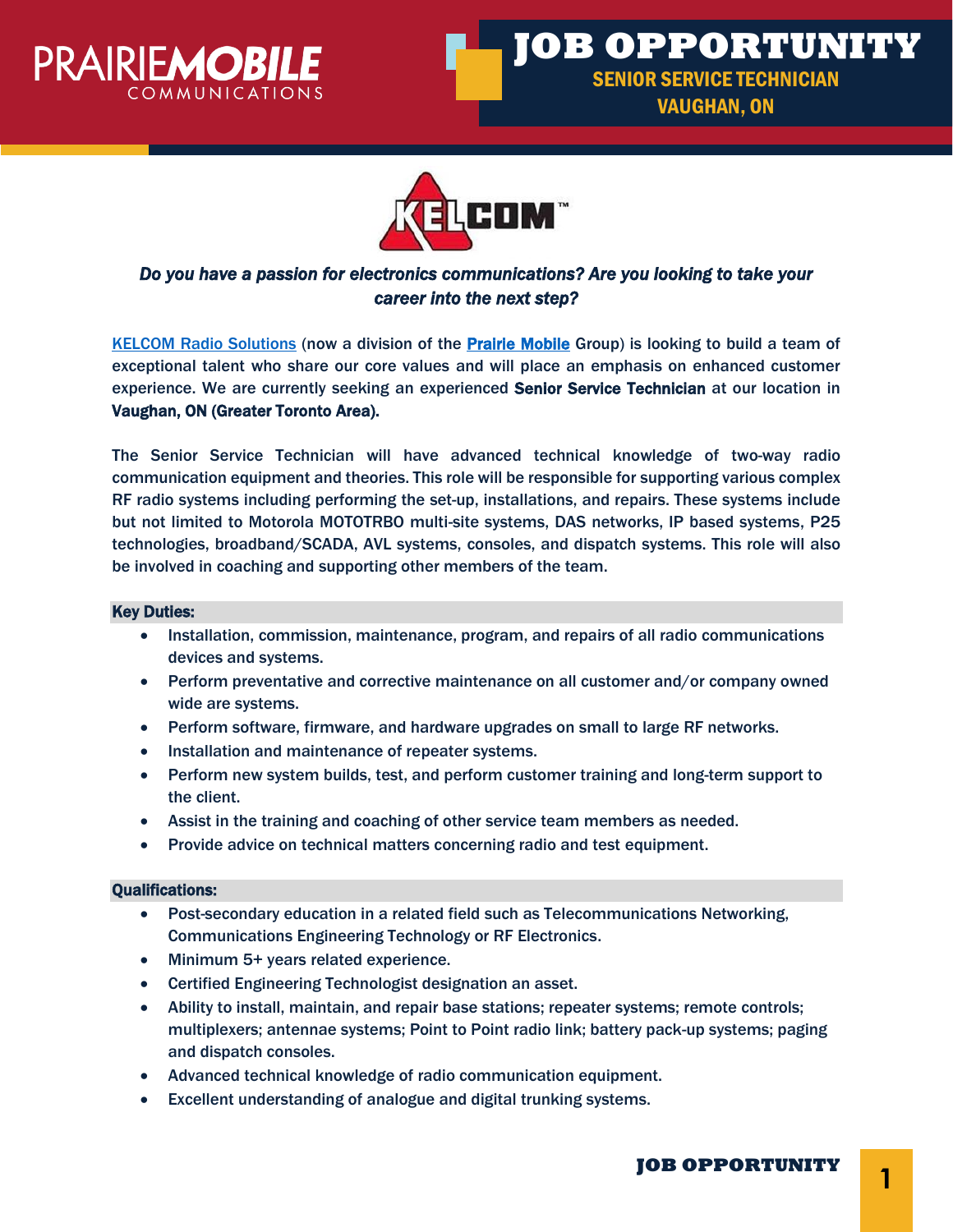

- Strong verbal and written communication and interpersonal skills.
- Excellent time management and organization skills with the ability to meet deadlines.
- Ability to work independently/with minimal supervision, as well as part of a team.
- Ability to lift, carry, push, and/or pull up weights to a maximum of 75lbs.
- Must possess a valid driver's license; willing and able to travel as needed.
- Able to pass security, criminal, and background checks.
- May be required to take part in an on-call rotation to support customers.

### What We Offer:

- Competitive wage and comprehensive benefits including extended health, dental, and vision plans
- Employee Retention Programs including Education Assistance Program
- RRSP Matching Program
- Continuous training and coaching to succeed in your role

If you have high energy and are committed to excellence, determined to succeed, and interested in working in a rewarding team environment, we welcome your application submission.









Find your fit and help us connect people to what's important to them. To apply, please submit your resume online at [prairiemobile.com/careers](mailto:prairiemobile.com/careers) or e-mail to [careers@prairiemobile.com.](mailto:careers@prairiemobile.com)

*Prairie Mobile Communications is an equal opportunity employer. We thank all applicants for their interest. Only those selected for interviews will be contacted.*